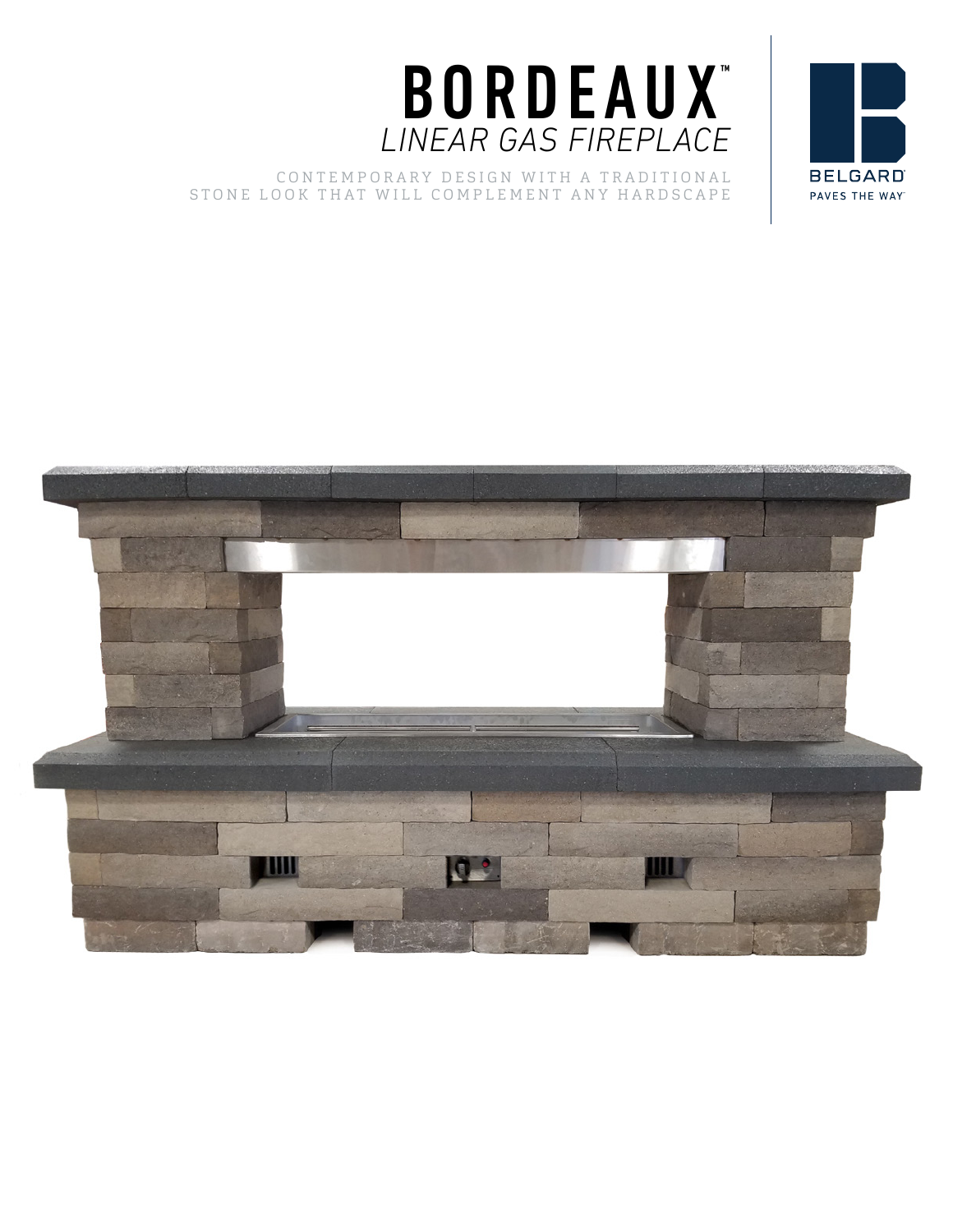

## **A** AVAILABLE COLORS



SIENNA (BODY COLOR) SHELBY (BODY COLOR)



BELGARD<sup>®</sup> | PAVES





BUFF (ACCENT COLOR) MIDNIGHT (ACCENT COLOR)

| <b>FIREPLACE DIMENSIONS</b><br>囲 |      |       |       |      | COMPLETE UNIT             |
|----------------------------------|------|-------|-------|------|---------------------------|
|                                  |      | W     |       | н    | Approx. 3 ft. 10 in. tall |
|                                  | UNIT | 7'1'' | 2'11" | 4'2" | w/ 4" buried              |

# BORDEAUX<sup>™</sup> *LINEAR GAS FIREPLACE*

CONTEMPORARY DESIGN WITH A TRADITIONAL STONE LOOK THAT WILL COMPLEMENT ANY HARDSCAPE

## FEATURES & BENEFITS

- This Pre-Assembled Modular Fireplace is packaged as one unit. The result is a beautiful fireplace that can be installed in hours versus days
- Unit weighs 3,700 lbs
- Stunning linear design. The versatile Lamina Stone is used as the base for this unit, allowing it to seamlessly blend with the rest of the Bordeaux Collection. The natural look of chiseled stone, combined with solid stone copings will surely compliment any outdoor living design
- Easy transport. Unit has a two-way fork slot configuration for easy transportation
- Comes STANDARD as natural gas (NG) but incudes propone (LP) conversion kit and 12' hose. Hose is ONLY used for LP conversion, NOT NG. Offsite plumbing will be required as LP tank storage is not available within unit
- Heavy duty construction burner and pan feature 304 stainless steel construction
- Thermocouple Manual Safety (TMSI) Technology
- Safety valve turns gas OFF if flame goes out
- Battery operated spark ignition
- Fully adjustable flame height